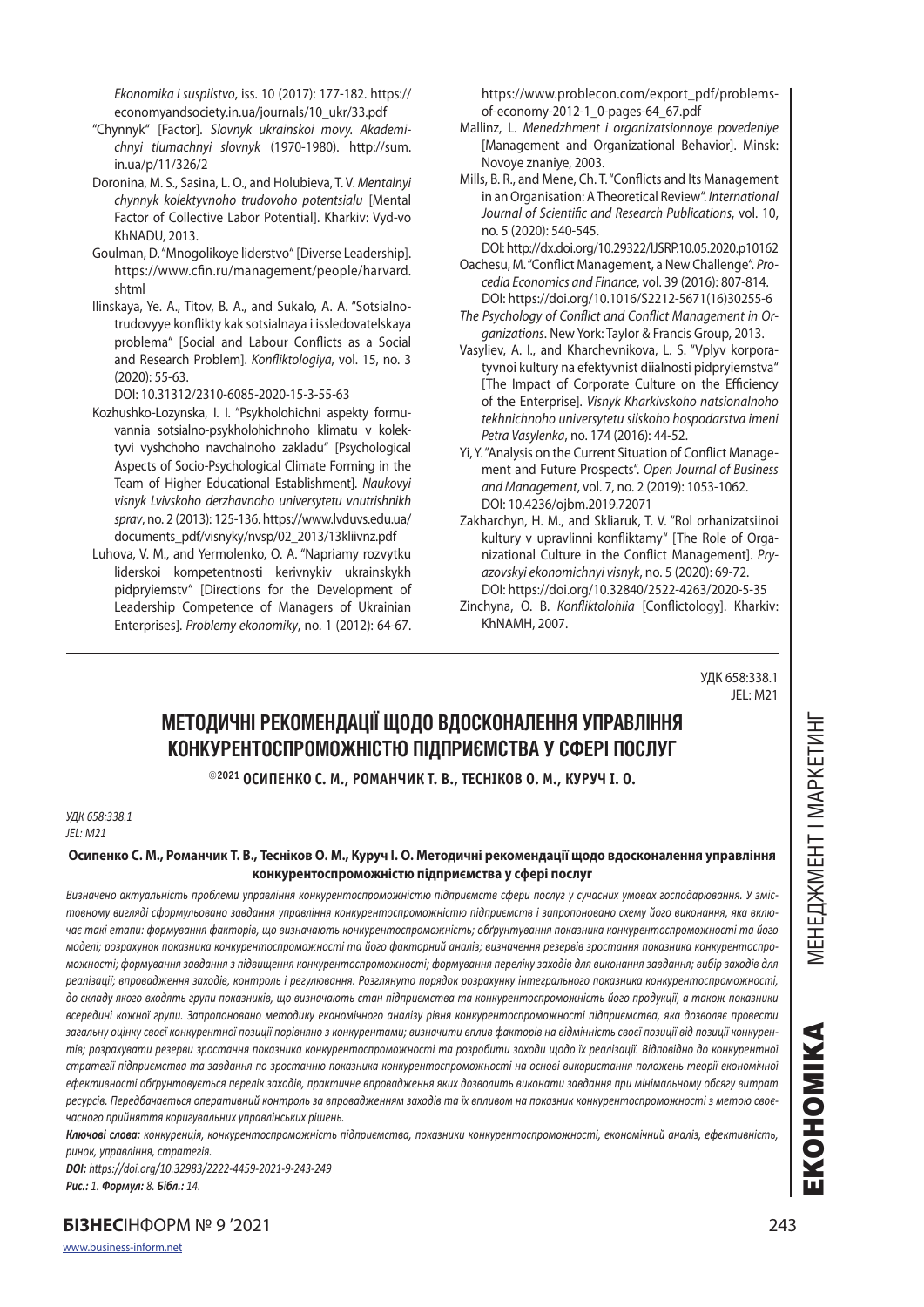*Осипенко Станіслав Миколайович – кандидат економічних наук, доцент, доцент кафедри логістичного забезпечення, Національна академія Національної гвардії України (майдан Захисників України, 3, Харків, 61001, Україна)*

*E-mail: snos-43@ukr.net*

*ORCID: http://orcid.org/0000-0003-0548-6428*

*Researcher ID: https://publons.com/researcher/1906173/stanislav-osypenko/*

*Романчик Тетяна Володимирівна – кандидат економічних наук, доцент, доцент кафедри економіки і маркетингу, Національний технічний університет «Харківський політехнічний інститут» (вул. Кирпичова, 2, Харків, 61002, Україна)*

*E-mail: tvromanchik@gmail.com*

*ORCID: http://orcid.org/0000-0002-2065-2415*

*Scopus Author ID: https://www.scopus.com/authid/detail.uri?authorId=57209239300*

*Тесніков Олександр Михайлович – старший викладач кафедри логістичного забезпечення, Національна академія Національної гвардії України (майдан Захисників України, 3, Харків, 61001, Україна)*

*E-mail: tesnikoff@ukr.net*

*ORCID: https://orcid.org/0000-0002-4693-0428*

*Researcher ID: https://publons.com/researcher/3441601/olexandr-tesnikov/*

*Куруч Ігор Олександрович – начальник редакційно-видавничого відділу, Національна академія Національної гвардії України (майдан Захисників України, 3, Харків, 61001, Україна)*

*E-mail: igorkuruch@ukr.net*

*ORCID: https://orcid.org/0000-0001-8501-9250*

*UDC 658:338.1*

*JEL: M21*

#### *Osypenko S. M., Romanchyk T. V., Tesnikov O. M., Kuruch I. O. The Methodological Recommendations for Improving the Management of Enterprise Competitiveness in the Service Sector*

*The relevance of the problem of managing the competitiveness of service sector enterprises in modern conditions of economic management is determined. In a contentual form, the task of managing the competitiveness of enterprises is formulated and a scheme of its implementation is proposed, which includes the following stages: formation of factors that determine competitiveness; substantiation of the competitiveness indicator and its model; computing the competitiveness indicator and its subsequent factor analysis; determination of reserves for growth of the competitiveness index; formation of the task of increasing competitiveness; formation of a list of measures for implementing the task; selection of measures for the implementation; implementation of measures, control and regulation. The procedure for computing the integral indicator of competitiveness, which includes groups of indicators that determine the state of the enterprise and the competitiveness of its products, as well as indicators within each group, is considered. The methodology of economic analysis of the level of competitiveness of the enterprise is proposed, which allows to conduct an overall assessment of its competitive position compared to competitors; determine the influence of factors on the difference in their position from the position of competitors; calculate the reserves of growth of the competitiveness indicator and develop measures for their implementation. In accordance with the competitive strategy of the enterprise and the task of increasing the competitiveness indicator on the basis of the use of the provisions of the theory of economic efficiency, a list of measures is substantiated, the practical implementation of which will allow to perform the task with a minimum amount of resources. Operational control over the implementation of measures and their impact on the competitiveness indicator is envisaged in order to make corrective managerial decisions in a timely manner.*

*Keywords: competition, competitiveness of enterprise, indicators of competitiveness, economic analysis, efficiency, market, management, strategy. Fig.: 1. Formulae: 8. Bibl.: 14.*

*Osypenko Stanislav M. – PhD (Economics), Associate Professor, Associate Professor of the Department of Logistic Support, The National Academy of the National Guard of Ukraine (3 Zakhysnykiv Ukrainy Sq., Kharkіv, 61001, Ukraine)*

*E-mail: snos-43@ukr.net*

*ORCID: http://orcid.org/0000-0003-0548-6428*

*Researcher ID: https://publons.com/researcher/1906173/stanislav-osypenko/*

*Romanchyk Tetiana V. – PhD (Economics), Associate Professor, Associate Professor of the Department of Economics and Marketing, National Technical University «Kharkiv Polytechnic Institute» (2 Kyrpychova Str., Kharkіv, 61002, Ukraine)*

*E-mail: tvromanchik@gmail.com*

*ORCID: http://orcid.org/0000-0002-2065-2415*

*Scopus Author ID: https://www.scopus.com/authid/detail.uri?authorId=57209239300*

*Tesnikov Oleksandr M. – Senior Lecturer of the Department of Logistic Support, The National Academy of the National Guard of Ukraine (3 Zakhysnykiv Ukrainy Sq., Kharkіv, 61001, Ukraine)*

*E-mail: tesnikoff@ukr.net*

*ORCID: https://orcid.org/0000-0002-4693-0428*

*Researcher ID: https://publons.com/researcher/3441601/olexandr-tesnikov/*

*Kuruch Igor O. – Head of the Department of Editorial and Publishing, The National Academy of the National Guard of Ukraine (3 Zakhysnykiv Ukrainy Sq., Kharkіv, 61001, Ukraine)*

*E-mail: igorkuruch@ukr.net*

*ORCID: https://orcid.org/0000-0001-8501-9250*

**В умовах жорсткої конкурентної боротьби про-**<br>блемним питанням є збалансування внутріш-<br>ніх можливостей підприємства та змін у зо-<br>внішньому конкурентному середовищі. Об'єктивно блемним питанням є збалансування внутрішніх можливостей підприємства та змін у зо-

перед менеджментом підприємства постає завдання постійного проведення аналізу своїх конкурентних позицій з метою своєчасного прийняття коригувальних управлінських рішень, тобто, по суті, стає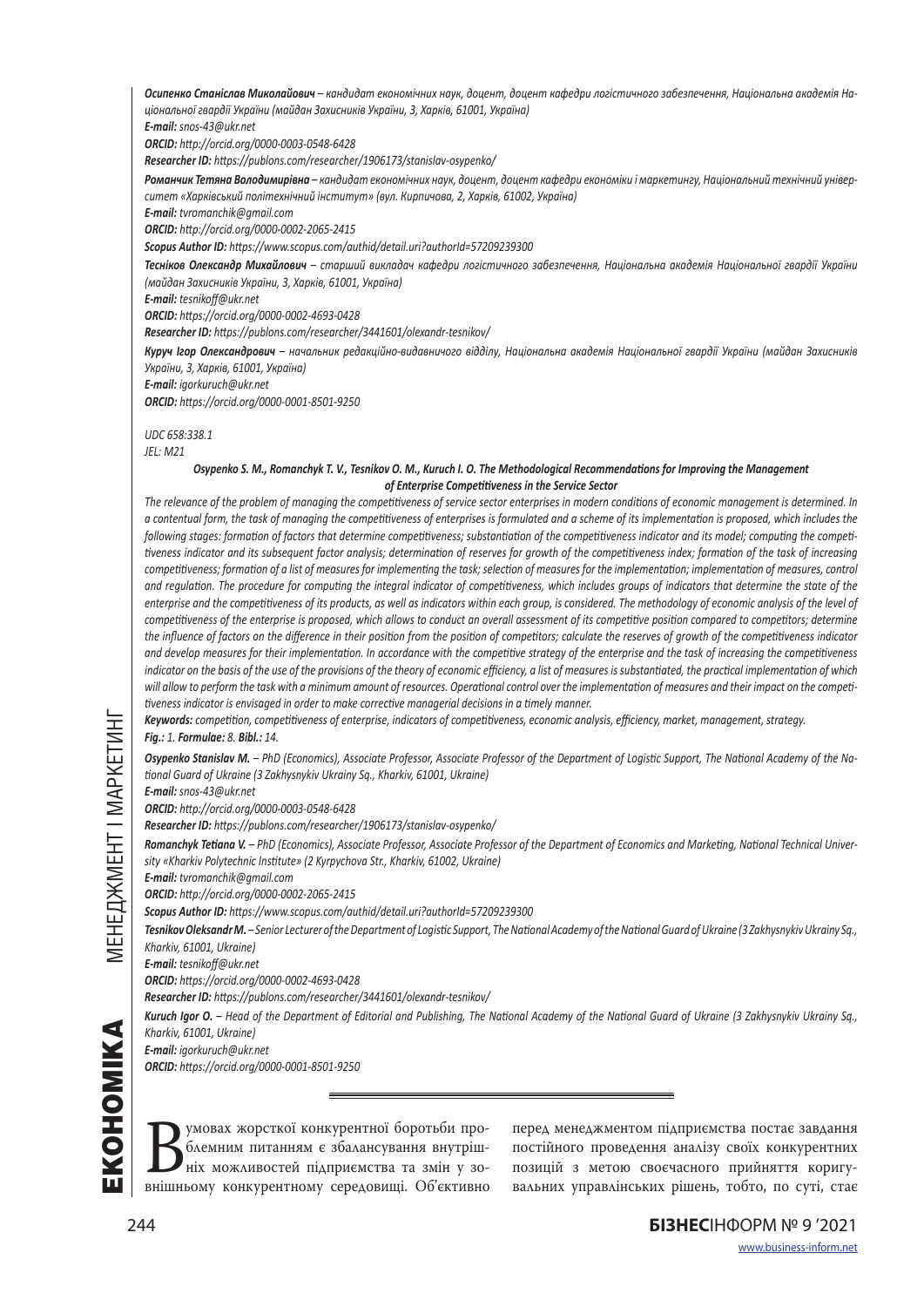актуальною проблема управління конкурентоспроможністю підприємства. Особливості функціонування підприємств сфери послуг, пов'язані, передусім, з мінливістю попиту на послуги та відносною доступністю з фінансової та організаційно-технологічної сторін створення такого бізнесу, суттєво підвищують актуальність проблеми управління рівнем конкурентоспроможності підприємств сфери послуг.

Проблема забезпечення успішної роботи під-сті. Питання управління конкурентоспроможністю приємств в умовах конкурентної боротьби вже багато років не втрачає своєї актуальнозаймає вагоме місце у працях вітчизняних і закордонних дослідників. Серед найбільш відомих фахівців, які приділили увагу цьому питанню, слід згадати Р. Гранта, Е. Едісона, Ф. Котлера, М. Портера, Р. Річардсона, Р. Фахтудинова, Й. Шумпетера.

Серед вітчизняних молодих учених особливо виділяються наукові праці Т. Воронюк, Є. Діденка, Н. Добрянської та М. Варгатюк, Д. Котелевця, І. Парфенчук.

Н. А. Добрянська та М. О. Варгатюк [3] аналізують основні категорії теорії конкуренції, розглядають методи оцінки конкурентоспроможності компаній, а також звертають увагу на чинники, що є важливими при обґрунтуванні конкурентної стратегії підприємства.

Є. О. Діденко та П. І. Жураківський [2] розглядають основні принципи та загальну сутність системи управління конкурентоспроможністю підприємств.

Аналіз існуючих підходів до управління конкурентоспроможністю суб'єктів економіки наводять А. О. Касич і Д. О. Глущенко, які підкреслюють необхідність застосовування системного, процесного та ситуаційного підходів [6].

Д. О. Котелевець у власному дисертаційному дослідженні [7] проводить ґрунтовний аналіз категорій теорії конкуренції, методів конкурентної боротьби, а також наводить своє бачення підходу до формування конкурентної стратегії підприємства.

І. О. Парфенчук в оприлюдненому дослідженні [10] робить акцент на необхідності брендорієнтованого управління конкурентоспроможністю закладів. Аналогічної точки зору дотримуються І. І. Поліщук і Н. В. Гудима [13], звертаючи увагу на маркетингові аспекти управління конкурентоспроможністю підприємств.

Т. А. Воронюк відмічає особливості управління конкурентоспроможністю підприємств у сфері ресторанного господарства [1].

Проте, незважаючи на велику кількість наукових праць щодо управління конкурентоспроможністю організації, недостатньо уваги приділено саме методиці цього питання.

*Мета* статті полягає в розробці методичних рекомендацій щодо вдосконалення управління конкурентоспроможністю підприємства на основі використання положень системного підходу, теорії економічного аналізу й економічної ефективності.

Визначимо поняття управління конкурентоспро-<br>Вихністю як скоординовану за часом, у просто-<br>дів, дій з метою забезпечення її потрібного рівня відможністю як скоординовану за часом, у просторі та по виконавцях системну сукупність захоповідно до цілей підприємства. Згідно з метою роботи та змістом визначеного поняття конкурентоспроможності сформулюємо завдання управління нею таким чином: на основі аналізу складу факторів та оцінки їх впливу на існуючий рівень конкурентоспроможності визначаються резерви його зростання, розробляються заходи щодо їх економічно доцільного впровадження за умов забезпечення потрібного її рівня.

Відповідно до змісту сформульованого завдання управління пропонується поетапна схема її розв'язання, що наведена на *рис. 1*.

На *першому етапі* управління конкурентоспроможністю слід виявити фактори, що впливають на її рівень. Формування складу факторів проводиться на основі вивчення зовнішнього та внутрішнього середовища діяльності підприємства відомими методами (SWOT-аналіз, кластерний, статистичний аналіз та ін.) [4]. Виявлені фактори для подальшої обробки потребують кількісного виміру. Тому окремим завданням етапу є обґрунтування методів кількісного оцінювання факторів. Тут, поряд із факторами, що відображаються за звітними статистичними даними та проблеми виміру яких відсутні, існують й якісні фактори, вимір яких проводиться експертними методами, як правило, у балових оцінках. Таким чином, на першому етапі управління конкурентоспроможністю має бути сформований перелік факторів, що впливають на її рівень, з обов'язковою кількісною оцінкою.

*Другим етапом* управління конкурентоспроможністю є обґрунтування її загального показника та формування математичної моделі, яка б відображала залежність показника від факторів, що його визначають. Існує кілька основних методів визначення конкурентоспроможності фірми. До них належать методи, які ґрунтуються на теорії міжнародного поділу праці, теорії ефективної конкуренції, матричні методи та інші [14]. Опанувати конкурентоспроможність підприємства в сучасних умовах можна лише на підставі комплексного методу, який реалізується за допомогою методу інтегральної оцінки [12].

Інтегральний показник рівня конкурентоспроможності підприємства повинен включати два елементи: ступінь задоволеності споживача та рівень діяльності підприємства.

Перший елемент є зовнішнім і відображається за допомогою показника конкурентоспроможності продукції. Конкурентоспроможність продукції в загальному вигляді прямо пропорційна якості й обернено пропорційна ціні та залежить від кон'юнктури ринку. Існує певний перелік методів, які застосову-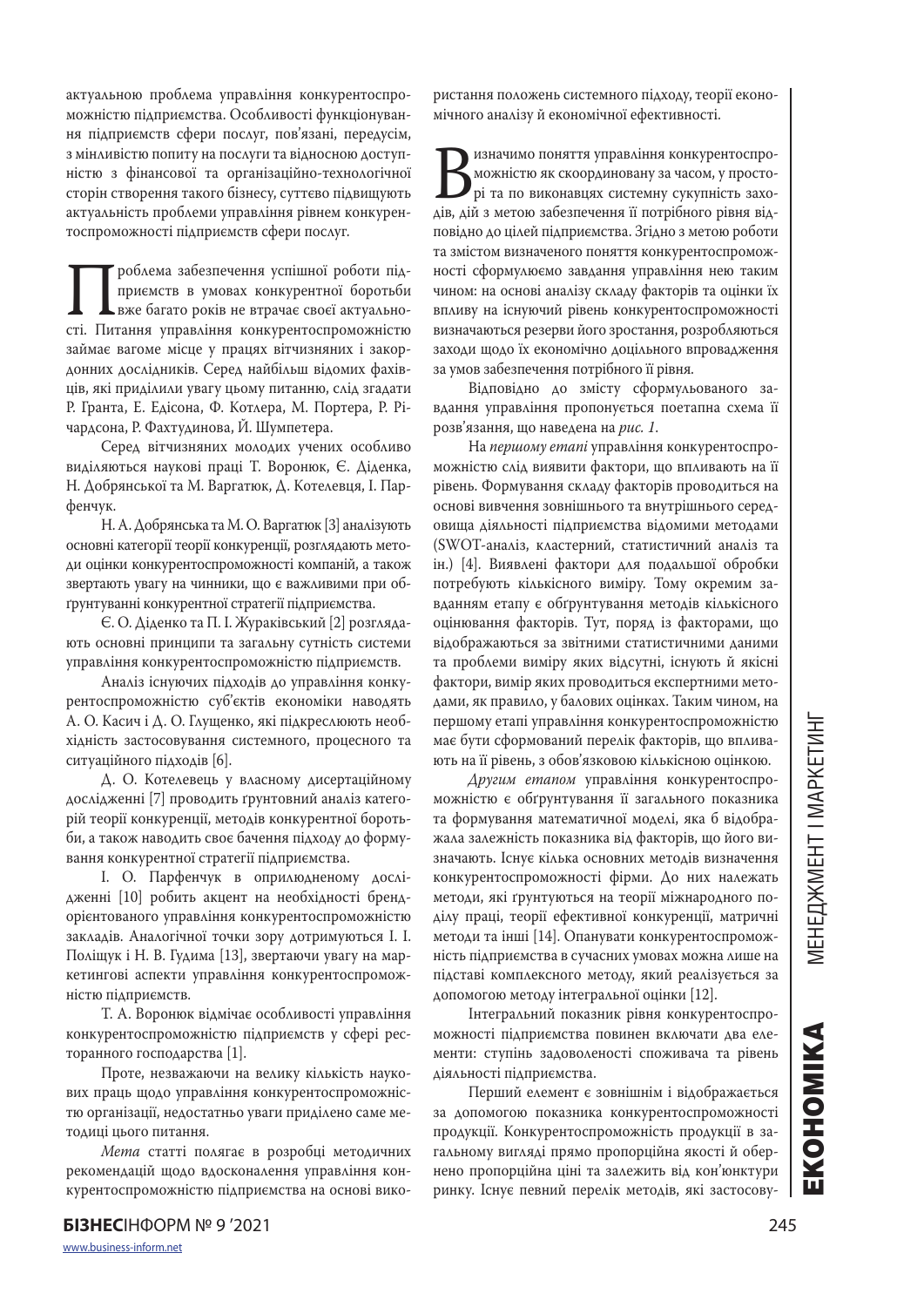



ються для оцінювання рівня конкурентоспроможності продукції [14].

Другий елемент – це внутрішній стан підприємства та результати його діяльності. Для його оцінки слід обґрунтувати склад показників, які характеризують цей елемент.

Для сучасних умов діяльності підприємств сфери послуг визначають такі групи показників [11]:

- 1. Ефективність виробництва. 2. Конкурентний потенціал.
- 3. Фінансовий стан.
- 4. Ефективність збуту та просування товару.
- 5. Соціальна ефективність.
- 6. Екологічність виробництва.
- 7. Імідж підприємства.

**Розглянемо існуючі підходи до інтегральної** оцінки конкурентоспроможності підприємства із зіставленням з іншими підприємствами.<br>Перший підхід заснований на використанні оцінки конкурентоспроможності підприємства із зіставленням з іншими підприємствами.

мінімального обсягу інформації. Він дозволяє визначити місця за рівнем показників кожної групи по кожному підприємству з групи конкурентів. Критерієм оцінки конкурентоспроможності буде сума місць за всіма групами показників: чим менша сума місць, тим вище конкурентоспроможність. За необхідності можна врахувати рівень значущості кожної групи показників (σ*<sup>j</sup>* ), що назначається експертно. У цьому випадку сума місць кожного підприємства (*Mзаг*) буде дорівнювати:

$$
M_{3az} = \sum_{j=1}^{N} \frac{M_j}{N} \cdot \sigma_j, \qquad (1)
$$

де *Мj* – місце *j*-го підприємства від 1-го (вище) до *N*-го (останнього);

*N* – кількість місць (підприємств).

Другій підхід заснований на наявності більш повної інформації, що дозволяє дати диференційовану оцінку рівню кожної групи показників кожного підприємства. Для оцінки можна використовувати десятибальну шкалу. В результаті, чим вище загальна сума балів по всіх групах показників, тим вище конкурентоспроможність підприємства. За необхідності можна використовувати коефіцієнти значущості по кожній групи – σ*<sup>j</sup>* .

Третій підхід заснований на достатньо повній наявності даних по кожному показнику кожної групи кожного підприємства-конкурента. Для цього, перш за все, формується конкурентний склад показників кожної групи. Для того, щоб забезпечити репрезентативність оцінювання конкурентоспроможності підприємства, кожна з восьми груп показників має містити коефіцієнти вагомості, які визначають експертним методом.

Порядок розрахунку інтегрального коефіцієнта конкурентоспроможності підприємства передбачає виконання таких етапів [11]:

І. Обґрунтування складу груп показників конкурентоспроможності підприємства, у які входять показники стану підприємства та по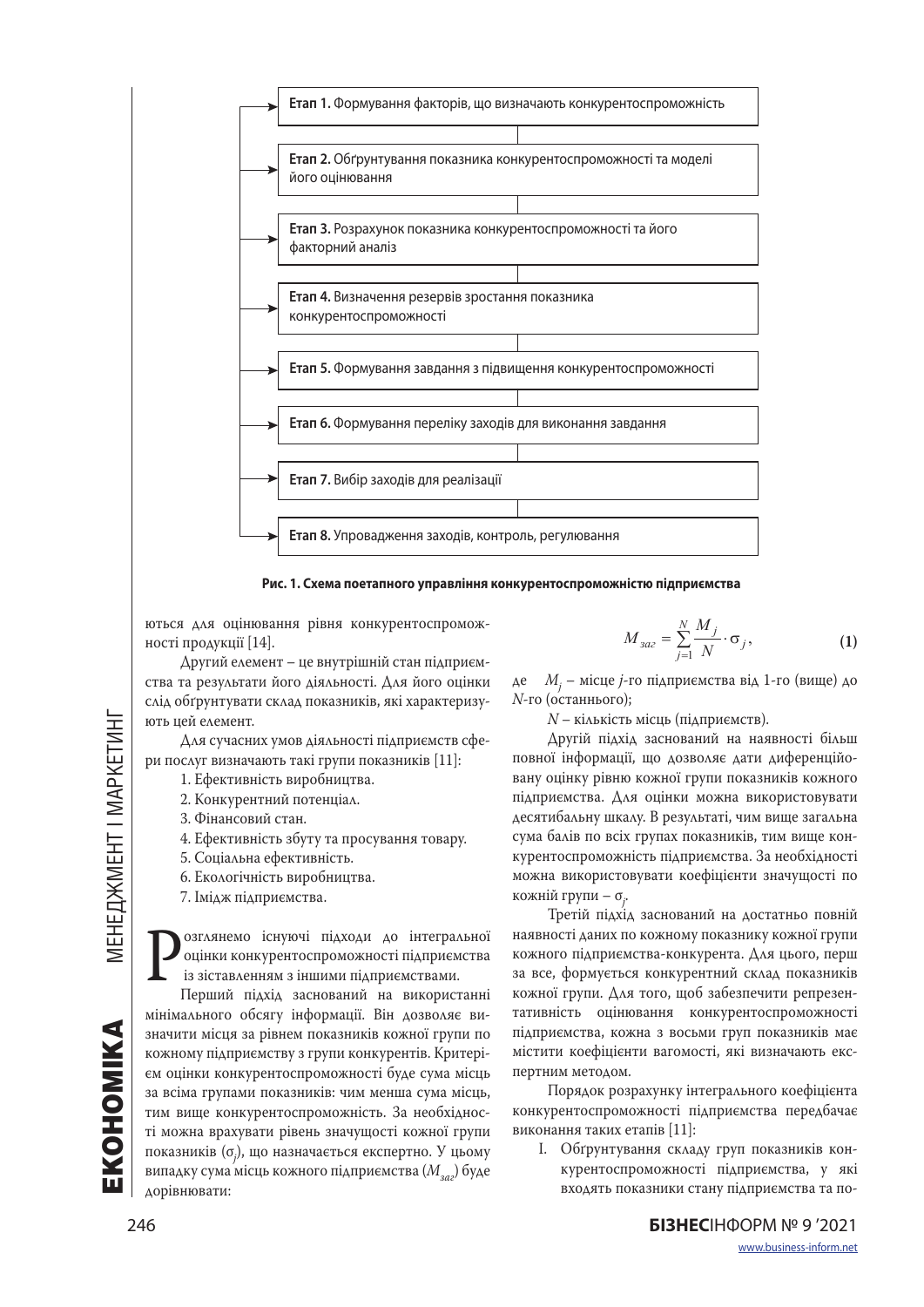казники конкурентоспроможності продукції, а також перелік показників усередині кожної групи.

- ІІ. Розрахунок одиничних показників конкурентоспроможності підприємства всередині кожної групи та переведення їх у відносні величини (бали). Для переведення показників у бали їх порівнюють з базовими показниками. Як базові показники (базу для порівняння) використовують середньогалузеві показники, показники будь-якого конкуруючого підприємства, підприємства – лідера на ринку, підприємства-еталона.
- ІII. Розрахунок групових показників конкурентоспроможності підприємства з урахуванням вагомості одиничних показників.
- IV. Розрахунок інтегрального показника конкурентоспроможності підприємства.

Якщо даних для розрахунку недостатньо, можна надавати значення окремим одиничним показникам експертним методом шляхом якісного порівняння його рівня з базовою величиною у прийнятому масштабі оцінки [9].

Пластупний, *третій етап* управління конку-<br>рентоспроможністю полягає в порівняльно-<br>ваного підприємства з конкурентами. У загальному рентоспроможністю полягає в порівняльному аналізі показників її рівня для досліджувипадку аналіз містить:

- загальну оцінку конкурентної позиції досліджуваного підприємства порівняно з конкурентами;
- визначення впливу факторів на відмінність позиції досліджуваного підприємства від позиції конкурентів.

Аналіз проводиться по вертикалі, тобто від факторів першого рівня узагальнення, які безпосередньо впливають на показник конкурентоспроможності та на основі яких він розраховується, до факторів другого і т. д. рівнів до виявлення конкретних причин відхилень. Такими причинами можуть бути конкретні факти, умови, дії тощо. У результаті аналізу отримують розгорнуту сукупність факторів, які позитивно або негативно вплинули на рівень конкурентоспроможності підприємства, а також величину впливу. Для аналізу впливу факторів слід застосовувати методи економічного аналізу [5].

Далі, на *четвертому етапі*, виявлені фактори групують за різними ознаками: об'єктиві та суб'єктивні, зовнішні та внутрішні, постійні та тимчасові, за підрозділами підприємства, посадовими особами тощо. Основна мета групування – визначення резервів зростання показника конкурентоспроможності. Резервами за результатами аналізу вважаються можливості подолання виявлених недоліків і розповсюдження позитивного досвіду. Крим цього, до складу резервів відносять заходи, впровадження

яких принципово можливе на підприємстві для підвищення конкурентних позицій.

На основі виявлених резервів, а також оцінки зовнішнього конкурентного середовища, загроз і можливостей для підприємства, на наступному, *п'ятому етапі* управління конкурентоспроможністю, формується конкурентна стратегія підприємства та, відповідно, завдання по зростанню показника.

Завдання *шостого етапу* управління конкурентоспроможністю полягає у формуванні переліку конкретних заходів для реалізації виявлених на четвертому етапі резервів, впровадження яких дозволить забезпечити необхідне зростання рівня конкурентоспроможності. Кожен захід повинен мати три параметри:

- величину внеску в показник конкурентоспроможності;
- потрібну величину коштів для реалізації заходу;
- величину ефективності заходу як відношення ефекту до витрат.

На *сьомому етапі* схеми управління конкурентоспроможністю (див. рис. 1) проводиться вибір заходів із сформованого переліку для реалізації. Відбір пропонується проводити у два етапи:

попередній, якісний відбір;

кількісний відбір.

ля попереднього відбору доцільно викорис-<br>повувати експертний метод, який враховує<br>Вачів шляхом проведення анкетування. За її результовувати експертний метод, який враховує думку як фахівців, так і безпосередньо спожитатами всі запропоновані заходи об'єднуються в чотири групи: безумовно доцільні, доцільні, нейтральні та недоцільні. Далі заходи з груп нейтральних і недоцільних з подальшого розгляду виключаються.

На етапі кількісного відбору для груп безумовно доцільних і доцільних заходів розраховується економічна ефективність їх упровадження. Для виконання розрахунків слід відібрані заходи поділити на дві групи:

- 1. Заходи, що потребують для реалізації суттєвих капіталовкладень, пов'язаних із придбанням основних засобів, виконання будівельномонтажних робіт тощо.
- 2. Заходи, кошти для реалізації котрих можуть включатися в поточні витрати. Це, як правило, організаційні заходи, пов'язані з реорганізацією організаційно-штатної структури закладу, уточненням обов'язків окремих посадових осіб тощо.

Для першої групи напрямків розрахунки економічної ефективності слід проводити за відомими методами оцінки ефективності інвестицій. Це метод приведеної вартості, метод щорічного внеску на погашення боргу (метод ануїтету), метод внутрішній ставки рентабельності, метод ліквідності (метод окупності) та ін. [8]. Усі перераховані методи базуються на зіставленні доходів та видатків для інвести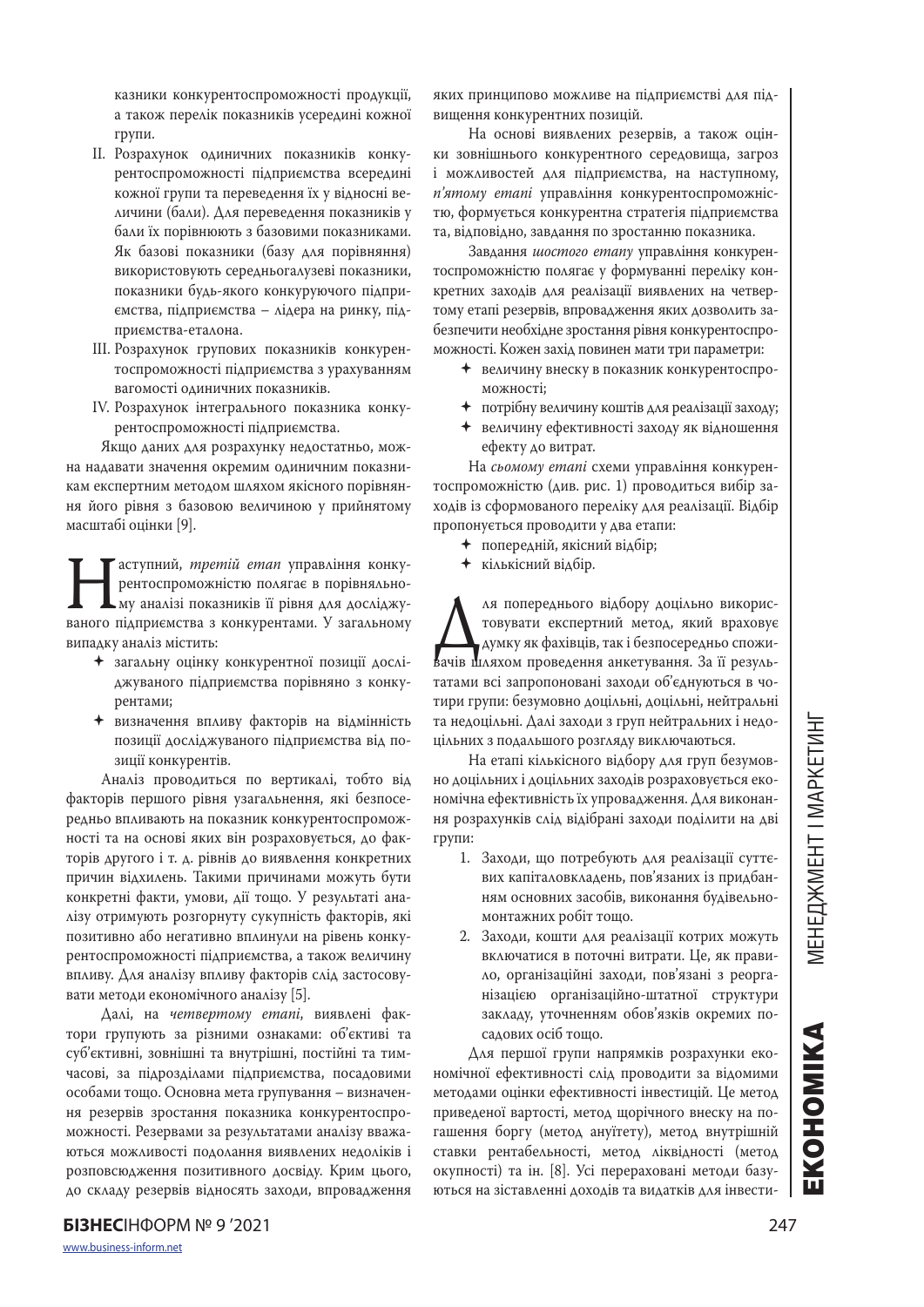ційних проєктів з урахуванням фактора часу, тобто розрахунку економічного ефекту.

Розрахунок ефекту  $E_T$  проводять за формулою:

$$
E_T = W_T - C_T, \tag{2}
$$

де  $W_T$  – загальний результат (дохід) від реалізації заходу за час *T* (грн);

 $C_T$  – загальні витрати на проведення заходу (грн).

Критерієм економічної доцільності впровадження нововведень є нерівність

$$
E_T > 0. \tag{3}
$$

Величини  $W_T$  і  $C_T$  визначаються з урахуванням фактора часу, тобто:

$$
E_T = \sum (W_t - C_t) \cdot a_t, \tag{4}
$$

де *W<sub>t</sub>, C<sub>t</sub>* – вартісна оцінка результатів і витрат в *t-*му році розрахункового періоду;

*at* – коефіцієнт приведення, рівний

$$
a_t = (1 + E_n)^{tp-t},\tag{5}
$$

де *t <sup>p</sup>*, *t* – розрахунковий і поточний роки;

 $\mathring{E}_{\nu}$  – коефіцієнт приведення, який приймається на рівні 0,1...0,15.

У загальному випадку додатковий дохід  $W_t$  — це величина зростання товарообороту за визначений період часу дії нововведення, тобто з урахуванням коефіцієнта приведення.

 $C$ умарні витрати  $C_t$  у  $t$ -му році на впровадження нововведень дорівнюють:

$$
C_t = C_{to} + C_{tn},
$$
\n<sup>(6)</sup>

де *Ct*0, *Ctn* – одночасні та поточні витрати у *t*-му році. З урахуванням фактора часу:

$$
C_T = \sum (C_{nomtt} + K_{ot} - C_{set}) \cdot a_t, \tag{7}
$$

де *Cnomt*, *Kot* – поточні й одночасні витрати; *Сзвt* – залишкова вартість об'єкта;

 $a_t$  — коефіцієнт приведення до *t*-го року.

Для остаточного вибору доцільного варіанта слід розрахувати економічну ефективність кожного з варіантів, що розглядаються –  $E E_{T_i}$ . Вона розраховується як відношення загального ефекту  $E_{T_i}$  до загальних витрат за визначений час  $C_{T_i}$ , тобто

$$
EE_{Ti} = E_{Ti} / C_{Ti}.
$$
 (8)

 $EE_{Ti} = E_{Ti} / C_{Ti}$ . (8)<br>Усі розраховані величини ефективності ранжуються за їх максимальним значенням і порівнюються з досягнутою ефективністю основних фондів (капіталовкладень) на підприємстві. Обираються варіанти для подальшого розгляду за критерієм максимального значення коефіцієнта ефективності за умовою його перевищення вже досягнутої ефективності на підприємстві.

Для другої групи напрямків, кошти для реалізації яких можуть включатися в поточні витрати, загальний порядок розрахунку ефективності не відрізняється від розглянутого для першої групи. Однак тут не потрібно враховувати фактор часу, оскільки ви-

трати на впровадження нововведень не носять ознаки інвестицій, тому обсяг розрахунків значно спрощується. За кожним напрямком розраховуються послідовно витрати, додатковий ефект та ефективність, яка порівнюється з досягнутою на підприємстві відносно поточних витрат. Для подальшого розгляду залишаються напрямки, ефективність яких перевищує досягнуту за максимальним її значенням. З метою підвищення надійності розрахунків можна збільшити величину досягнутої ефективності капіталовкладень або поточних витрат, тобто її граничну величину.

Завершальним, *восьмим етапом* управління конкурентоспроможністю відповідно до схеми, наведеної на рис. 1, є прийняття рішення про проведення відібраних на попередньому етапі заходів для реалізації, постановка завдань відповідним посадовим особам, контроль за проведенням заходів і поточне регулювання. За необхідності можливе повернення до попередніх етапів управління, починаючи з першого.

### **ВИСНОВКИ**

Розроблені методичні рекомендації дозволяють підвищити якість управління конкурентоспроможністю підприємства за рахунок використання положень факторного економічного аналізу її рівня, визначення резервів його зростання, розробки організаційно-технічних заходів з їх реалізації та впровадження заходів за критерієм забезпечення потрібного рівня конкурентоспроможності за мінімальні кошти.

Напрямками подальших досліджень за даною тематикою можна вважати конкретизацію методичних положень відповідно до специфіки діяльності підприємства та формування організаційно-методичних рекомендацій для їх впровадження у практику.

#### **ЛІТЕРАТУРА**

- 1. Воронюк Т. А. Формування механізму управління конкурентоспроможністю підприємств ресторанного господарства : автореф. дис. канд. екон. наук : 08.00.04. Одеса, 2019. 28 с.
- 2. Діденко Є. О., Жураківський П. І. Модель управління конкурентоспроможністю підприємства. *Ефективна економіка*. 2017. № 5. URL: http://www.economy. nayka.com.ua/?op=1&z=5590
- 3. Добрянська Н. А., Варгатюк М. О. Теоретичні основи управління конкурентоспроможністю підприємства. *Інвестиції: практика та досвід*. 2015. № 20. С. 84–87. URL: http://www.investplan.com.ua/ pdf/20\_2015/19.pdf
- 4. Должанський І. З., Загорна Т. О. Конкурентоспроможність підприємства : навч. посіб. Київ : ЦНЛ, 2006. 384 с.
- 5. Івахненко В. М. Курс економічного аналізу : навч. метод. посіб. Київ : КНЕУ, 2000. 263 с.
- 6. Касич А. О., Глущенко Д. О. Теоретичні та практичні аспекти управління конкурентоспроможністю підприємства. *Економiка та держава*. 2016. № 11. С. 65–70. URL: https://er.knutd.edu.ua/bitstream/123456789/4520/1/16%20(1).pdf